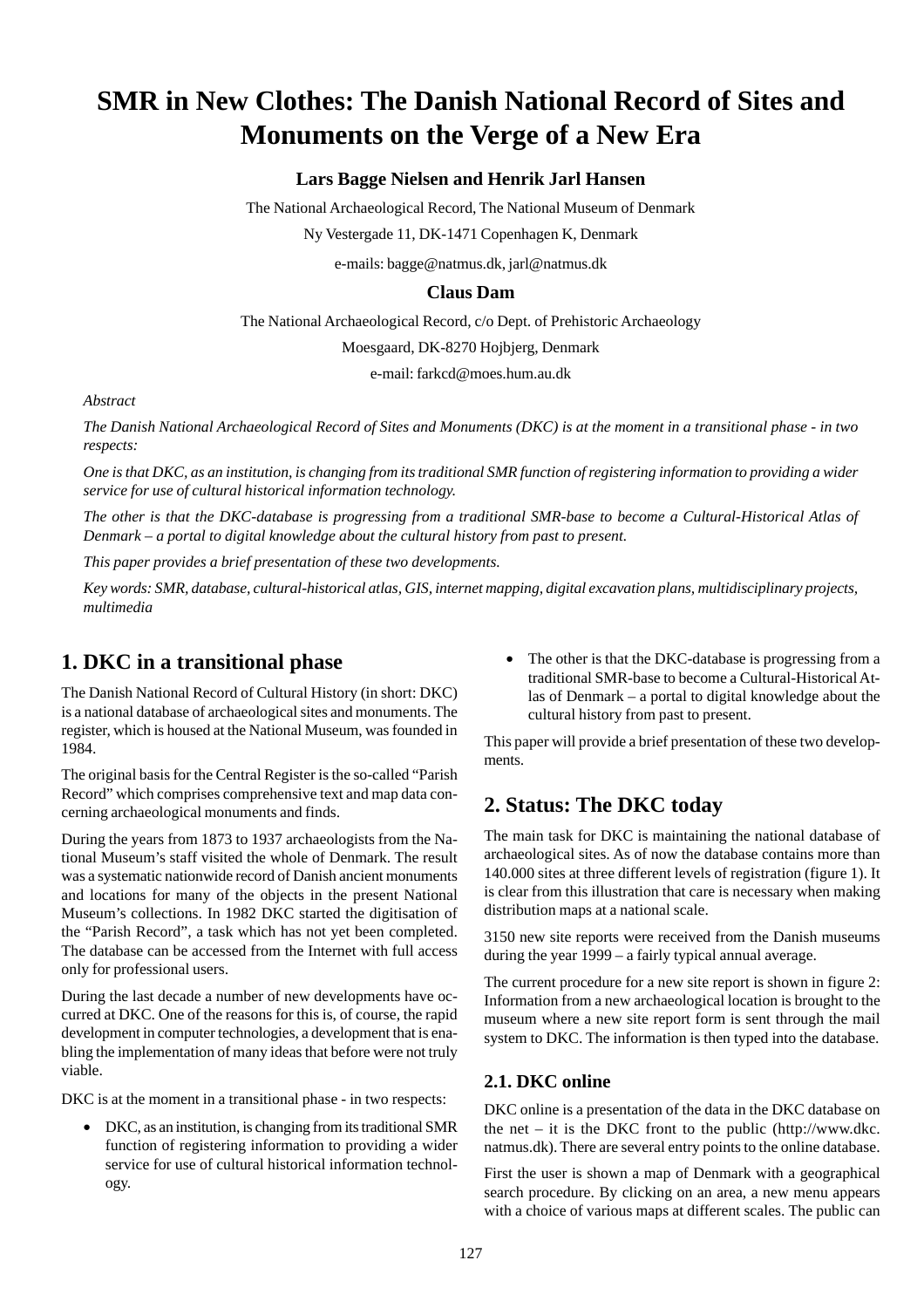

*Figure 1: Registration status by parish. Dark parishes are fully registered, meaning updated with all information from the original "Parish Record", supplied with information from other National Museums archives. A check of the geographical position has also been made. The medium gray marks are partly registered parishes, which contain information from the original Parish Record and a site classification (dating and category) based on "Parish Record" information only. Light gray denotes parishes, where the location of the sites is registered, but only a provisional classification has been made.*





view the distribution on maps in 1:200,000, but to access 1:100,000, 1:50,000 or 1:25,000 scales (figure 3) a password is needed, thereby limiting the possibility for the public finding the exact location of a find. The user can click on a dot representing a find and further restricted information can be obtained.

The other approach is topographic (figure 4). Here the user is supposed to have more information about the database. Information on a find in the form of an illustration can be presented, for instance the burial shown in figure 5.

## **3. Non-registration tasks**

As mentioned in the introduction, the main role of DKC is the electronic registration of various cultural historical data. This, of course, is still the DKC's function, but there are increasing expectations in the museum community that DKC will function as a



*Figure 3: DKC online: Geographic search.*



*Figure 4: DKC online: Topographic search.*

centre for cultural historical IT knowledge capable of any task involving IT and cultural historical data.

Examples of these tasks are the production of distribution maps and other types of illustration for publication, digitising map data, GIS analyses, programming tasks etc.

We can do all of this, of course, but with limited staff and no signs of extra funds in the near future, it is a difficult situation. So there is no alternative other than to charge for these extra services, but even in this situation it can be difficult sometimes to find someone with time to do a job.

## **4. Introducing GIS**

One of the recent initiatives by DKC has been to arrange introductory courses in MapInfo GIS for representatives from the museums. A number of these sessions have already taken place, and more are still needed. In fact we were somewhat surprised to see the introductory courses become such a success. It is inspiring to see the willingness among the museums to accept new technologies – and to realise the potential in these technologies. So far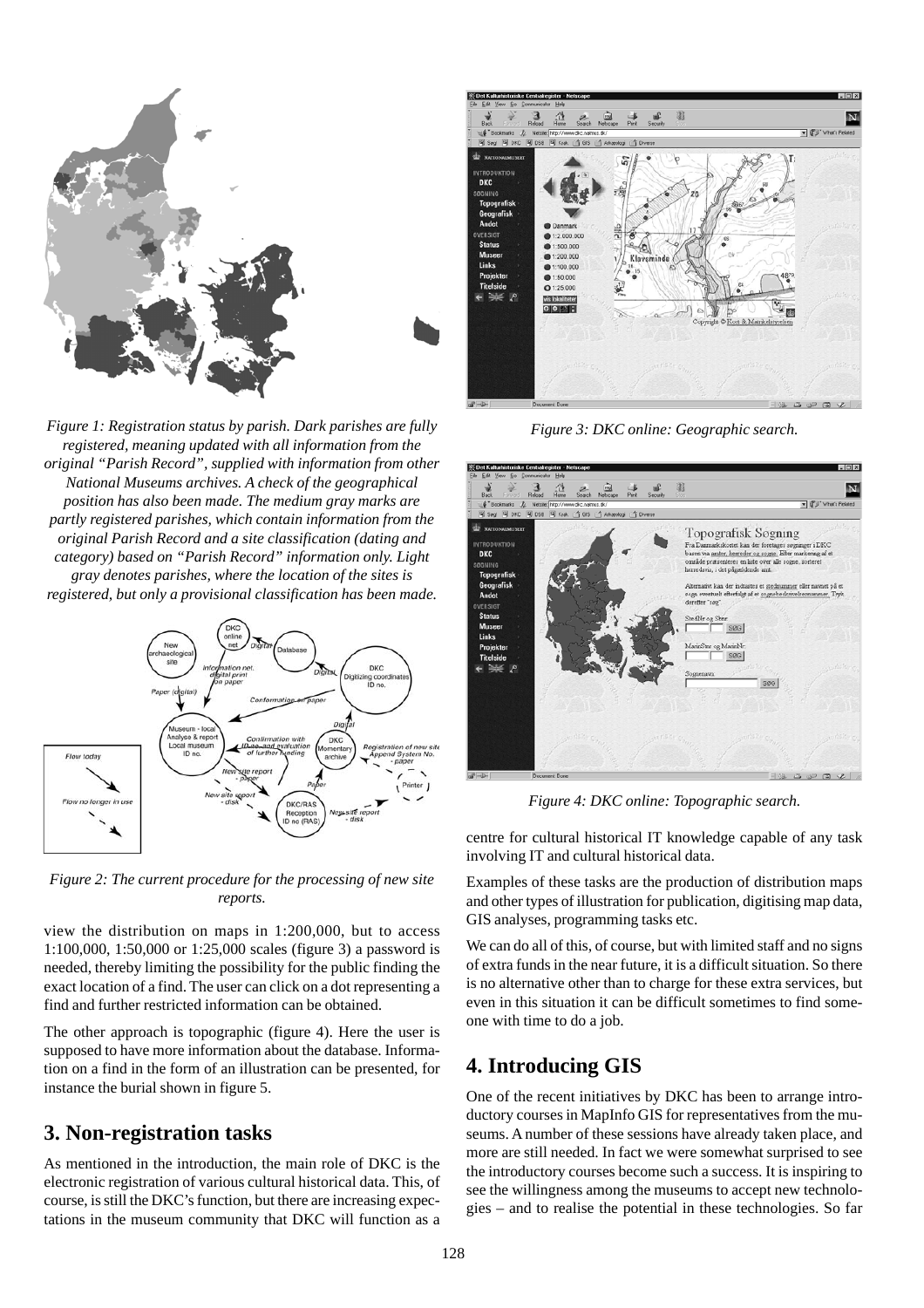

*Figure 5: "A barrow from ancient times at Raklev on Refsnaes" by Thomas Lundbye (1839). Thorvaldsens Museum.*

about 75 percent of the archaeological museums in Denmark have purchased a MapInfo license.

A substantial number of man-hours have been invested in the running of the introductory courses. But as a long-term investment there is no doubt it pays off for the archaeological community as a major leap forward in persuading the museums to "go digital".

Courses for experienced users will take place at a later date.

Why MapInfo? In our opinion it is the best GIS in terms of being easy to learn, easy to use –the fact that we struck a very fair deal with the Danish MapInfo distributor KampSax also helped.

This program of courses in MapInfo GIS is the direct result of a wish to expand the subjects recorded within DKC to include digital excavation plans. By using GIS the documentation and data will be more easily accessible in the future. In an online perspective, it offers interesting possibilities.

Imagine clicking your way through map levels, starting at the national level with your site represented as a dot, zooming through regional levels where the site perimeter is represented as a polygon and ending up at a local level with the plan of your Iron Age village shown against the background of a contemporary landscape as shown in a high resolution digital orthophotograph.

# **5. A National Record of Social History**

So far DKC has mainly recorded archaeological information, but we are now facing the challenge of dealing with modern ethnological information. The background for this is the fact that we have more than 100 local, but professionally managed, museums in Denmark. The majority of these museums are working in the field of ethnology and social history, and they are concerned with the period after 1660. Most of them have their own electronic records of things, archives, photos etc. in their possession. By and large they have conceded to a common structure of recording this information, more than half of the museums using the same software program specially developed by an institution under the Danish Ministry of Cultural Affairs.

In the wake of general IT development the idea is to try to gather all these local databases, merge them into one central, national record of social history and present this comprehensive record on the Internet. The idea has materialized in so far as we are now running a pilot project in small scale. We hope to be able to present a preliminary result of a Cultural-Historical Information System on the Internet by the end of this year.

The illustration in figure 5 represents the various approaches one can adopt when approaching cultural history. The archaeologist will define the monument as a burial with a dating etc., while the ethnologist sees a national romantic representation. Both have to be incorporated in the structure of DKC and perhaps within a common database. The aim for the DKC at present is to deal with these widely variable perceptions.

# **6. DKC as a provider of digital maps**

Another of the more recent functions of DKC is to provide digital map material to the Danish museums. Through some very favourable deals with The National Survey and Cadastre and Kampsax, the two largest geo-data agencies in Denmark, it is now possible to offer the Danish museums a wide range of historical and modern digital map material as well as digital orthophotos at a reasonable price.

These data are also available to the museums in paper-form as map sheets with archaeological locations plotted in.

# **7. Project involvement**

At the moment DKC is involved in two large multidisciplinary projects: "Changing Landscapes" and "Agrar 2000". The two projects have a number of similarities, focusing as they do on the cultural landscape and with a strong emphasis on strategic aspects, one of the aims being to develop methods and tools of use in the management of the landscape. Both use MapInfo GIS.

### **7.1. Changing Landscapes**

The DKC subproject in Changing Landscapes (http://www.ou.dk/ Hum/ForandLand/English/Index.htm) deals with the development of a Cultural Landscape information System - or CLIS in short.

The aims of the CLIS-project are:

- To develop an information system containing digital information about the cultural landscape in the past as well as in the present - information being presented in the form of geo-data and metadata about the geo-data.
- To generate data for the information system through digitisation of a series of analogue maps from the oldest topologically accurate maps of 200 years ago through to the maps of today.
- To give access to existing DKC-data in a way that is easier to interpret, i.e. where data points have been transformed into areas.
- To produce thematic layers with a predictive content.
- To make information available to landscape managers and researchers on the internet and as thematic layers for use within a GIS context.

There is a real need for an Information System containing factual as well as hypothetical information about the location of sites in the landscape. It is not only a question of which archaeological